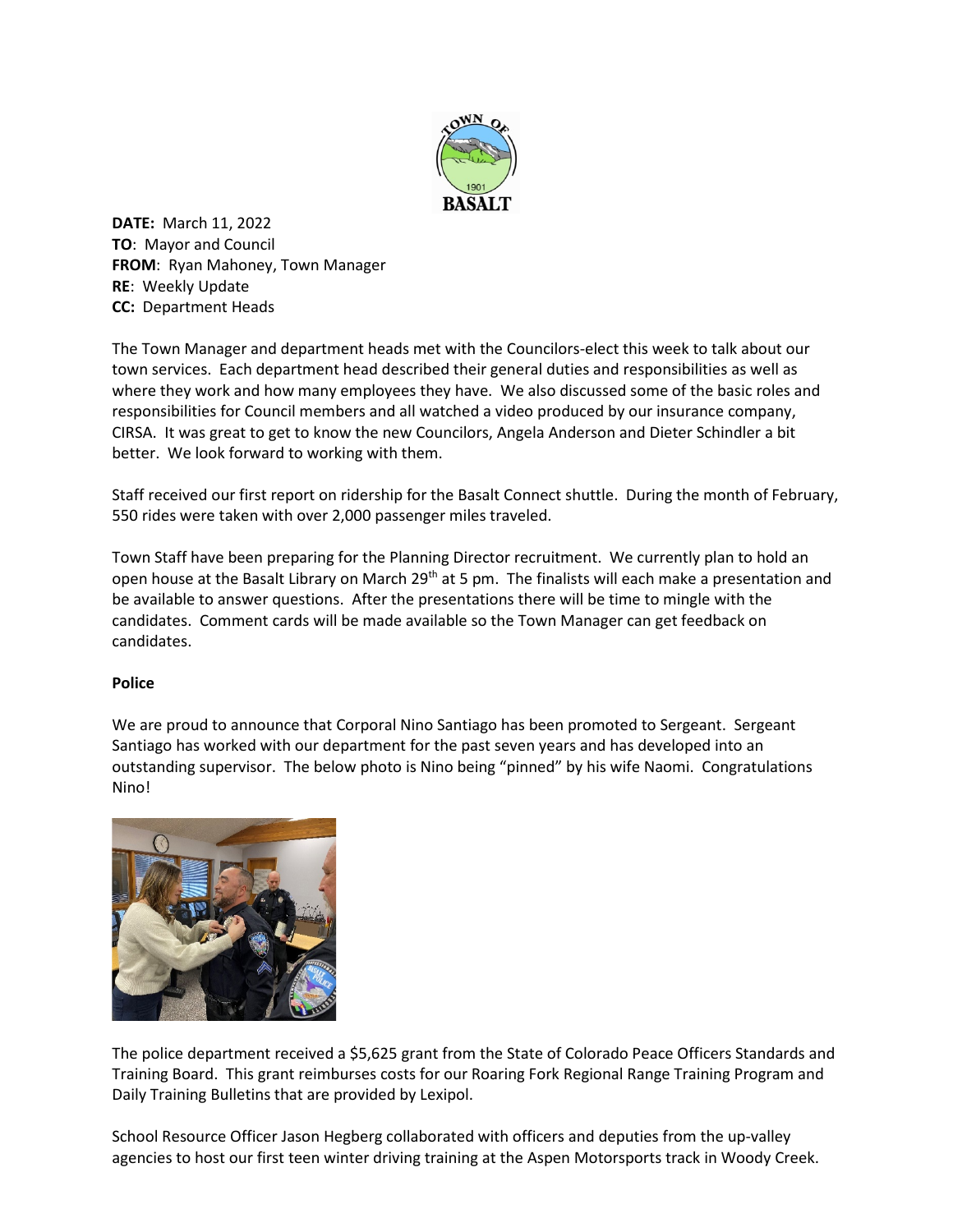Eighteen high school students participated by attending one hour of classroom instruction and four hours of winter driving on the track. We plan to continue this program next winter and host more classes for students. Featured below is Basalt High School student Lauren Custodio and SRO Hegberg.



Nicotine and tobacco compliance checks were conducted at all licensed vendors in Town. One business was found to be in violation by having tobacco products within reach of customers. We are working with the business to rectify this situation and bring them into compliance. Another business was missing an exterior sign stating no sales to persons under 21 years of age. They have been given a sign and it will be posted.

## **Public Works**

Basalt Water Department has been working with contractors this week to get pricing on storage tank maintenance at the Water Filter Plant. There are three tanks that need to have some updates done due to the new regulations from the State of Colorado and the EPA. The overflow on the tanks must be upgraded, the vents upsized, and the tanks recoated. The coatings are a very specialized paint that must comply with EPA regulations. The contractor applying the coatings must be licensed and bonded to apply the coating and the work is inspected. We have this work scheduled on the Town's capital improvement plan and have the project budgeted.

Public Works worked with the Finance Department to make sure we comply with our insurance company CIRSA. We must meet training requirements and do updates to Town property and fleet. Town staff meet with Pitkin County staff to resume Fiber installation planning for Basalt this week. Repairs were made in the Town's affordable housing units this week. The holiday decorations were taken down and a hazard tree was removed. We did additional snow removal this week and some equipment got serviced.

## **Planning**

**Basalt Center Circle Application –** The Applicant is working on the Final Plan application.

**Basalt River Park Improvements** – Walters Inc. has continued work on Phase I of Basalt River Park. They have completed final grading, constructed the wall elements, and finalized the winterization of the site. The architects on the bandshell, misting feature, and bus station/restroom continue to work on the designs for those elements of the park. Staff has put out an RFP for the Phase II installation and bids are due on March 30 $\text{st}$ , a pre-bid meeting is scheduled for next week. Additionally, Staff continues to meet with the architects on the bus shelter/restroom to discuss initial design concepts for the bus shelter/restroom facilities.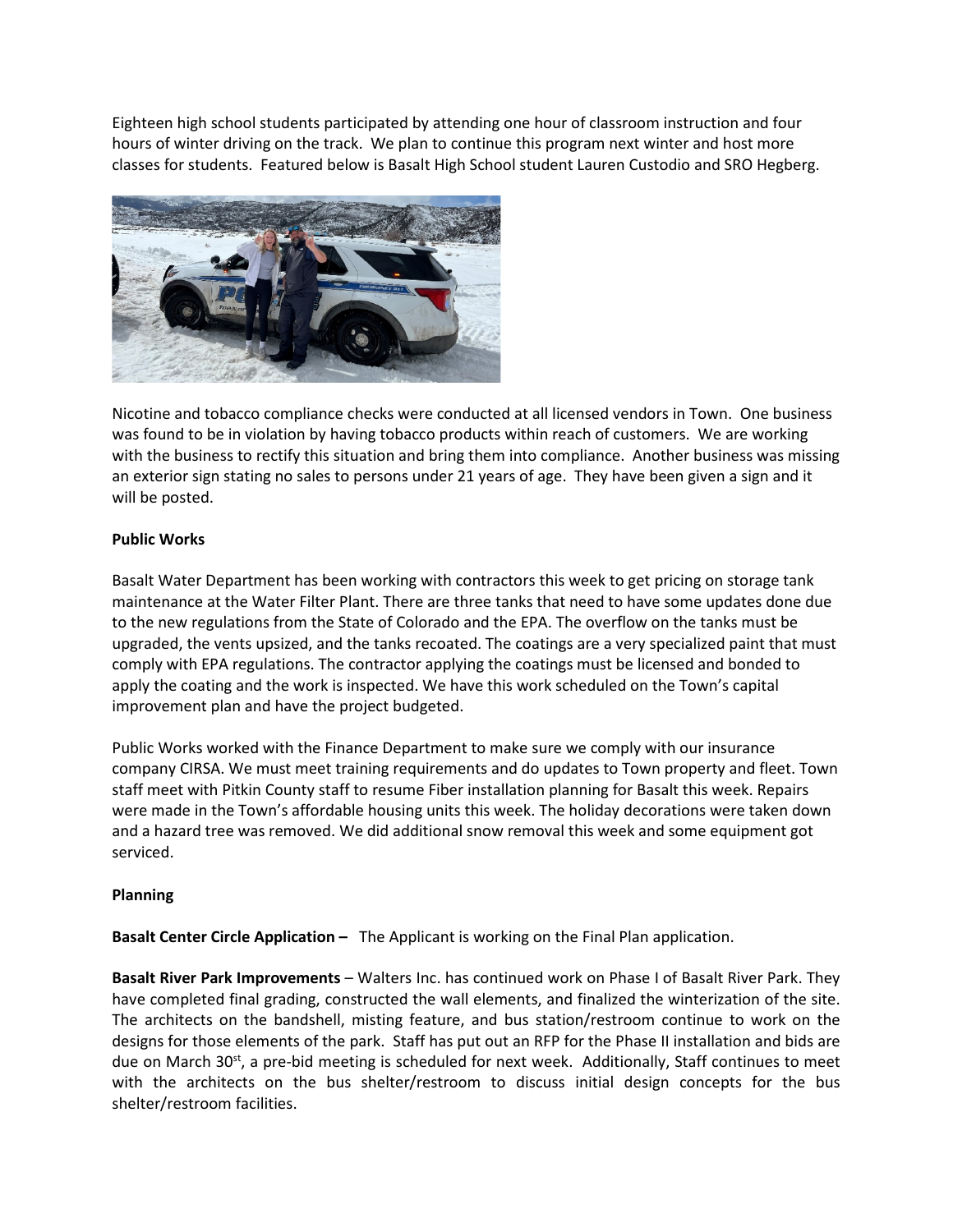**Midland Avenue Streetscape Project** – Staff brought the proposals for CM/GC and Design Services to Town Council this week. Staff has schedule kick-off meetings with the design team, led by Connect One Design, and the CM/GC team led by Stutsman-Gerbaz for Monday next week.

**Town of Basalt Photovoltaic and Energy Storage Project** –McKinstry will be conducting site visits of the potential sites next week. Staff will continue to work with Holy Cross Energy, the school district, CORE and members of the Green Team. Staff is also working on responses to a request for information on the various sites from McKinstry.

**Other Basalt Forward 2030 Support** – Town Planning Staff also provided support to the Manager for the Basalt Forward 2030 projects. The Council will have a worksession on the affordable housing component on March 14<sup>th</sup>.

**Mid-Valley Center Lot 4** – Phase 1A of the Project has been completed except for the landscaping. Town Staff and Gould are moving forward with final design of the foundation and building.

**Basalt River Park Development LLC** – A full building permit was issued on the Gallery Building which includes commercial, apartments, and the affordable housing units.

**Development Review/Applications** – Staff also spent time responding to administrative reviews, complaints and working on land use applications and building permits.

**BACH** – The BACH Commission was introduced to the Sopris Meadows Parcel 5 Preliminary Development Plan application and will resume their review and discussion at a meeting to be held on March  $31^{st}$ .

**Basalt Sunday Market** – Staff finalized the materials for vendors to apply to the 2022 market and sent previous vendors the link to the materials as well as advertised the market on the Town's webpage and Facebook channels. Staff continues to work toward coordinating the market's management team, music and entertainment.

## **Finance**

**Loose Cannon Property Certificates of Participation (COPs)** – We have been working on the finalization of COP documentation with the Town Attorney. We hope to have all documents signed by Monday, and will deliver the signed documents to Butler Snow, the Town's Bond attorney in Denver. The closing is scheduled for March 16. The land closing will occur first, and then the COPs will close the day after on the 17<sup>th</sup> and will reimburse the Town for the land purchase funded by the COPs.

**Open positions** – The Town currently has five unfilled positions – two in Police, two in Planning, and one in the Building Department. Across Colorado and the United States, businesses and governmental entities have struggled to find qualified applicants for positions across-the-board. We are continuing to discuss and implement strategies and solutions to this complex issue.

**Basalt Forward 2030 Financial Report** – Phil and I have been working on a quarterly report format for Council, Finance Advisory Board, and Staff for the Basalt Forward projects. Christy presented the information to Finance Advisory Board, who approved the format. It was great to have Phil attend the Finance Advisory Board to discuss various construction topics.